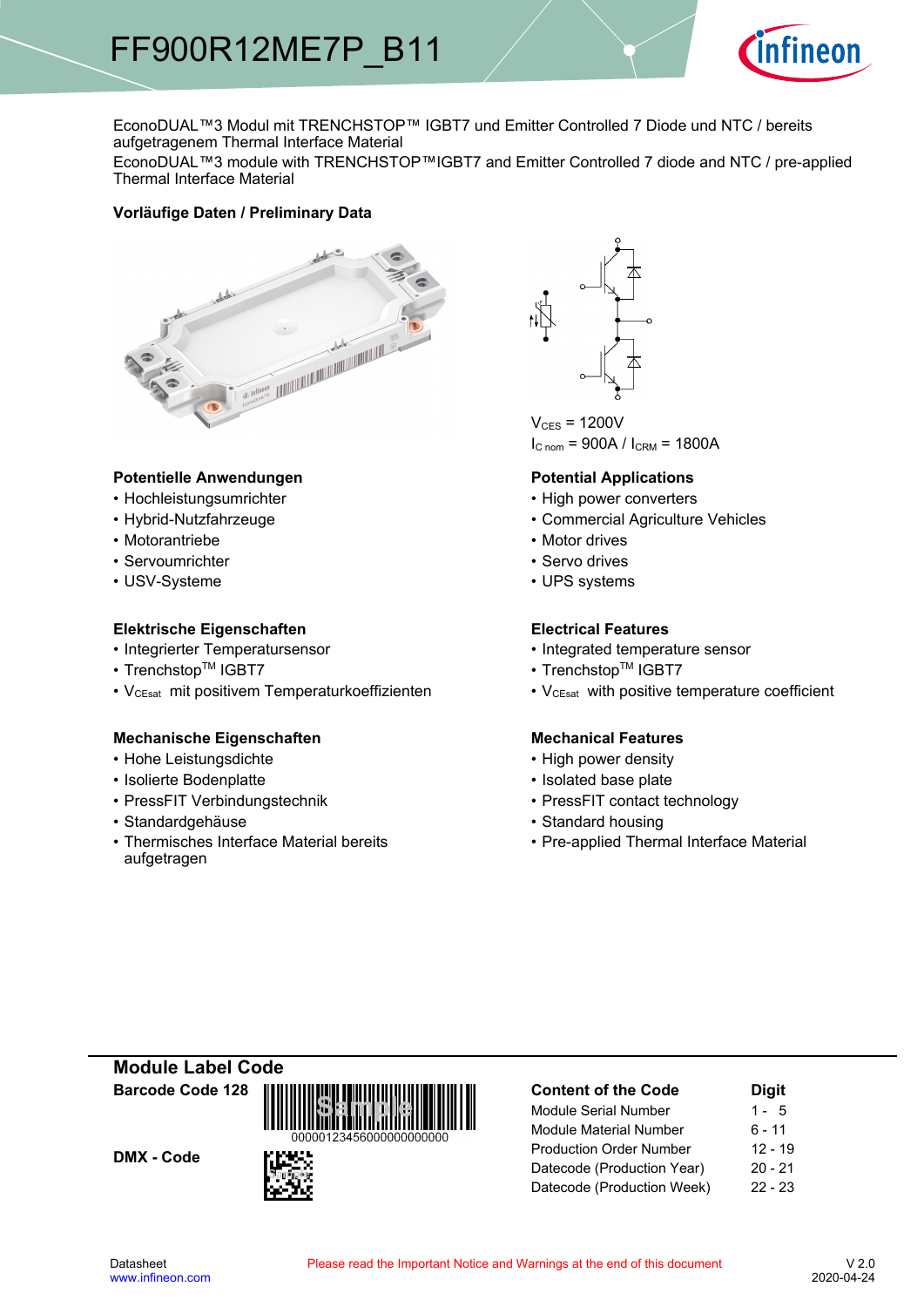

#### **IGBT, Wechselrichter / IGBT, Inverter Höchstzulässige-Werte-/-Maximum-Rated-Values**

| Kollektor-Emitter-Sperrspannung<br>Collector-emitter voltage                     | $T_{vi}$ = 25°C                                                                                                                                                  |                                                                                          | <b>V</b> <sub>CES</sub> |       | 1200                 |            | V              |
|----------------------------------------------------------------------------------|------------------------------------------------------------------------------------------------------------------------------------------------------------------|------------------------------------------------------------------------------------------|-------------------------|-------|----------------------|------------|----------------|
| Implementierter Kollektor-Strom<br>Implemented collector current                 |                                                                                                                                                                  |                                                                                          | <b>I</b> <sub>CN</sub>  |       | 900                  |            | A              |
| Kollektor-Dauergleichstrom<br>Continuous DC collector current                    | $T_H = 45^{\circ}$ C, $T_{Vi\,max} = 175^{\circ}$ C                                                                                                              |                                                                                          | $I_{CDC}$               |       | 875                  |            | A              |
| Periodischer Kollektor-Spitzenstrom<br>Repetitive peak collector current         | $t_P = 1$ ms                                                                                                                                                     |                                                                                          | <b>I</b> CRM            |       | 1800                 |            | A              |
| Gate-Emitter-Spitzenspannung<br>Gate-emitter peak voltage                        |                                                                                                                                                                  |                                                                                          | $V_{GES}$               |       | $+/-20$              |            | V              |
| <b>Charakteristische Werte / Characteristic Values</b><br>min.<br>typ.<br>max.   |                                                                                                                                                                  |                                                                                          |                         |       |                      |            |                |
| Kollektor-Emitter-Sättigungsspannung<br>Collector-emitter saturation voltage     | $I_c = 900 A$<br>$\rm V_{GE}$ = 15 V                                                                                                                             | $T_{vi}$ = 25 $^{\circ}$ C<br>$T_{\text{vj}}$ = 125°C<br>$T_{vi}$ = 175°C                | V <sub>CE</sub> sat     |       | 1,50<br>1,65<br>1,75 | 1,80       | V<br>V<br>V    |
| Gate-Schwellenspannung<br>Gate threshold voltage                                 | $I_C = 18,0 \text{ mA}, V_{CE} = V_{GE}, T_{vj} = 25^{\circ} \text{C}$                                                                                           |                                                                                          | $V$ <sub>GEth</sub>     | 5,15  | 5,80                 | 6,45       | V              |
| Gateladung<br>Gate charge                                                        | $V_{GE}$ = -15 / 15 V, $V_{CE}$ = 600 V                                                                                                                          |                                                                                          | $Q_{G}$                 |       | 14,3                 |            | μC             |
| Interner Gatewiderstand<br>Internal gate resistor                                | $T_{vi} = 25^{\circ}$ C                                                                                                                                          |                                                                                          | $R_{\text{Gint}}$       |       | 0,5                  |            | Ω              |
| Eingangskapazität<br>Input capacitance                                           | f = 100 kHz, $T_{\text{vj}}$ = 25 $^{\circ}$ C, $V_{\text{CE}}$ = 25 V, $V_{\text{GE}}$ = 0 V                                                                    |                                                                                          | $C_{\text{ies}}$        |       | 122                  |            | nF             |
| Rückwirkungskapazität<br>Reverse transfer capacitance                            | f = 100 kHz, $T_{vj}$ = 25°C, $V_{CE}$ = 25 V, $V_{GE}$ = 0 V                                                                                                    |                                                                                          | $C_{res}$               |       | 0,72                 |            | nF             |
| Kollektor-Emitter-Reststrom<br>Collector-emitter cut-off current                 | $V_{CE}$ = 1200 V, $V_{GE}$ = 0 V                                                                                                                                | $T_{vi}$ = 25 $^{\circ}$ C                                                               | <b>I</b> CES            |       |                      | 0,1        | mA             |
| Gate-Emitter-Reststrom<br>Gate-emitter leakage current                           | $V_{CE} = 0 V$ , $V_{GE} = 20 V$ , $T_{vi} = 25^{\circ}C$                                                                                                        |                                                                                          | <b>IGES</b>             |       |                      | 100        | nA             |
| Einschaltverzögerungszeit, induktive Last<br>Turn-on delay time, inductive load  | $I_C$ = 900 A, $V_{CE}$ = 600 V<br>$V_{GF}$ = -15 / 15 V<br>$R_{\text{Gon}} = 0.51 \Omega$                                                                       | $T_{\rm vj}$ = 25°C<br>$T_{vi}$ = 125°C<br>$T_{\text{vj}}$ = 175°C                       | $t_{d \text{ on}}$      |       | 0,41<br>0,46<br>0,49 |            | μs<br>μs<br>μs |
| Anstiegszeit, induktive Last<br>Rise time, inductive load                        | $I_C$ = 900 A, $V_{CE}$ = 600 V<br>V <sub>GE</sub> = -15 / 15 V<br>$R_{\text{Gon}} = 0.51 \Omega$                                                                | $T_{vi}$ = 25°C<br>$T_{vi}$ = 125°C<br>$T_{\text{vj}}$ = 175°C                           | t                       |       | 0,10<br>0,11<br>0,12 |            | μs<br>μs<br>μs |
| Abschaltverzögerungszeit, induktive Last<br>Turn-off delay time, inductive load  | $I_c = 900 A$ , $V_{CE} = 600 V$<br>$V_{GE}$ = -15 / 15 V<br>$R_{Goff} = 0.51 \Omega$                                                                            | $T_{vi}$ = 25 $^{\circ}$ C<br>$T_{\text{vj}}$ = 125°C<br>$T_{\text{vj}} = 175^{\circ}$ C | $t_{d \text{ off}}$     |       | 0,55<br>0,63<br>0,69 |            | μs<br>μs<br>μs |
| Fallzeit, induktive Last<br>Fall time, inductive load                            | $I_c$ = 900 A, $V_{CE}$ = 600 V<br>$V_{GF}$ = -15 / 15 V<br>$R_{Goff}$ = 0,51 $\Omega$                                                                           | $T_{vi}$ = 25 $^{\circ}$ C<br>$T_{\rm vj} = 125^{\circ}C$<br>$T_{\text{vj}}$ = 175°C     | t                       |       | 0,11<br>0,23<br>0.33 |            | μs<br>μs<br>μs |
| Einschaltverlustenergie pro Puls<br>Turn-on energy loss per pulse                | $I_c$ = 900 A, $V_{CE}$ = 600 V, L $\sigma$ = 25 nH<br>di/dt = 6200 A/µs (T <sub>vi</sub> = 175°C)<br>$\rm{V_{GE}}$ = -15 / 15 V, $\rm{R_{Gon}}$ = 0,51 $\Omega$ | $T_{\rm vj}$ = 25°C<br>$T_{vi}$ = 125°C<br>$T_{\text{vj}}$ = 175°C                       | $E_{on}$                |       | 89,0<br>138<br>170   |            | mJ<br>mJ<br>mJ |
| Abschaltverlustenergie pro Puls<br>Turn-off energy loss per pulse                | $I_c$ = 900 A, $V_{CE}$ = 600 V, $L\sigma$ = 25 nH<br>du/dt = 3000 V/µs ( $T_{vi}$ = 175°C)<br>$V_{GE}$ = -15 / 15 V, R <sub>Goff</sub> = 0,51 Ω                 | $T_{vi}$ = 25 $^{\circ}$ C<br>$T_{vi}$ = 125 $^{\circ}$ C<br>$T_{\text{vj}}$ = 175°C     | $E_{\text{off}}$        |       | 89,0<br>130<br>158   |            | mJ<br>mJ<br>mJ |
| Kurzschlußverhalten<br>SC data                                                   | $V_{GE}$ $\leq$ 15 V, V <sub>CC</sub> = 800 V<br>$V_{CEmax} = V_{CES} - L_{sCE} \cdot di/dt$                                                                     | $t_P \le 8 \,\mu s$ , $T_{vj} = 150^{\circ}C$<br>$t_P \le 6$ µs, $T_{vi} = 175^{\circ}C$ | $I_{SC}$                |       | 3200<br>3000         |            | Α<br>Α         |
| Wärmewiderstand, Chip bis Kühlkörper<br>Thermal resistance, junction to heatsink | pro IGBT / per IGBT<br>valid with IFX pre-applied thermal interface material                                                                                     |                                                                                          | $R_{thJH}$              |       |                      | 0,0716 K/W |                |
| Temperatur im Schaltbetrieb<br>Temperature under switching conditions            |                                                                                                                                                                  |                                                                                          | $T_{\text{vj op}}$      | $-40$ |                      | 175        | $^{\circ}$ C   |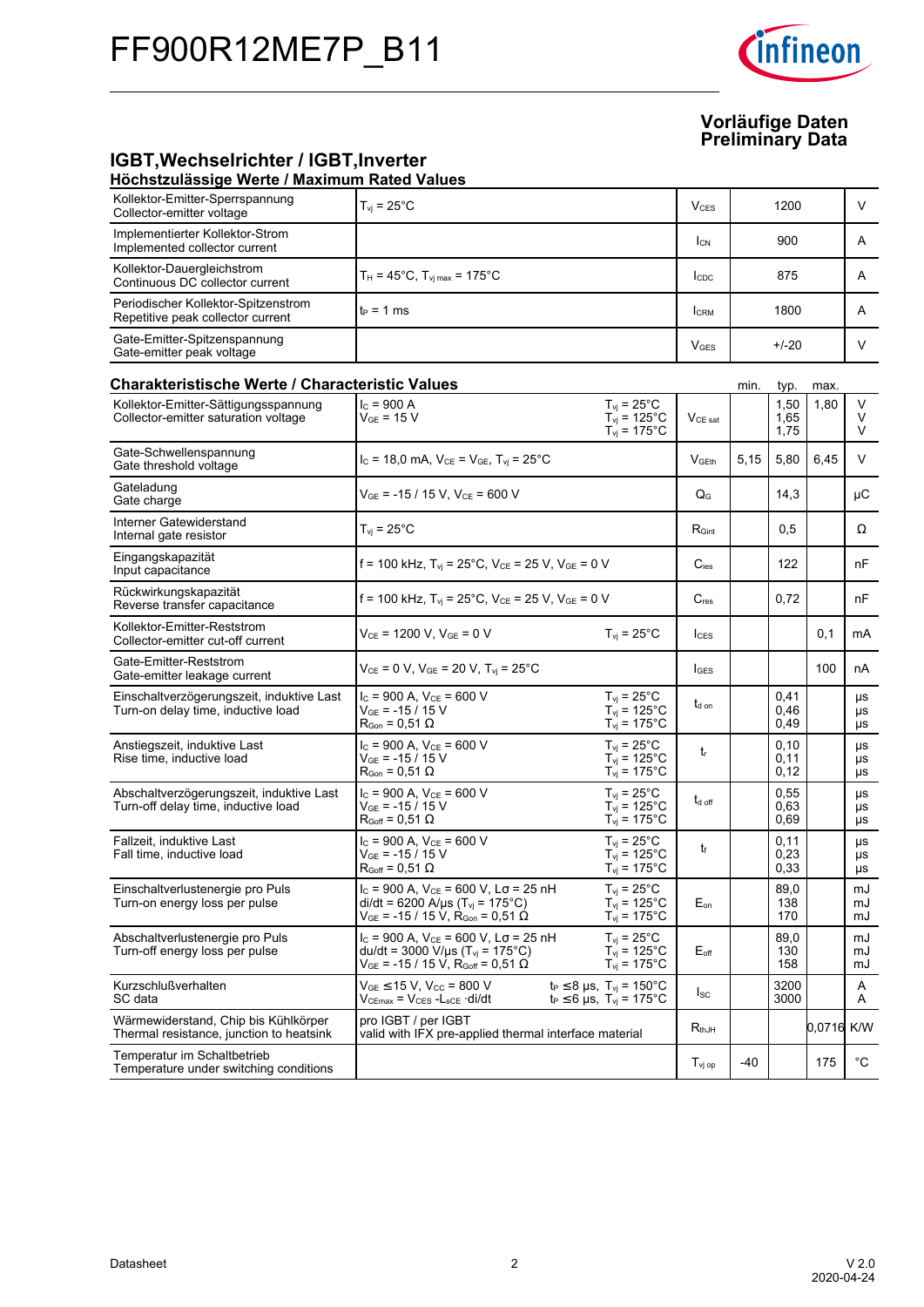

#### **Diode,-Wechselrichter-/-Diode,-Inverter Höchstzulässige-Werte-/-Maximum-Rated-Values**

| Periodische Spitzensperrspannung<br>Repetitive peak reverse voltage              | $T_{vi}$ = 25 $^{\circ}$ C                                                                                                            |                                                                    | <b>VRRM</b>      |       | 1200                 |       | $\vee$           |
|----------------------------------------------------------------------------------|---------------------------------------------------------------------------------------------------------------------------------------|--------------------------------------------------------------------|------------------|-------|----------------------|-------|------------------|
| Dauergleichstrom<br>Continuous DC forward current                                |                                                                                                                                       |                                                                    | IF               |       | 900                  |       | A                |
| Periodischer Spitzenstrom<br>Repetitive peak forward current                     | $t_P = 1$ ms                                                                                                                          |                                                                    | <b>FRM</b>       |       | 1800                 |       | A                |
| Grenzlastintegral<br>$I2t - value$                                               | $V_R$ = 0 V, t <sub>P</sub> = 10 ms, T <sub>vi</sub> = 125°C<br>$V_R = 0 V$ , t <sub>P</sub> = 10 ms, T <sub>vi</sub> = 175°C         |                                                                    | $l2$ t           |       | 35000<br>30000       |       | $A^2S$<br>$A^2S$ |
| <b>Charakteristische Werte / Characteristic Values</b>                           |                                                                                                                                       |                                                                    |                  | min.  | typ.                 | max.  |                  |
| Durchlassspannung<br>Forward voltage                                             | $I_F$ = 900 A, $V_{GE}$ = 0 V<br>$I_F = 900$ A, $V_{GE} = 0$ V<br>$I_F = 900$ A, $V_{GE} = 0$ V                                       | $T_{vi}$ = 25 $^{\circ}$ C<br>$T_{vi}$ = 125°C<br>$T_{vi}$ = 175°C | $V_F$            |       | 1,80<br>1.70<br>1,65 | 2,05  | V<br>v<br>v      |
| Rückstromspitze<br>Peak reverse recovery current                                 | $I_F = 900$ A, - di $_F/dt = 6200$ A/us (T <sub>vi</sub> =175°C) T <sub>vi</sub> = 25°C<br>$V_R = 600 V$<br>$V_{GF}$ = -15 V          | $T_{vi}$ = 125°C<br>$T_{vi}$ = 175°C                               | <b>IRM</b>       |       | 389<br>511<br>578    |       | A<br>A<br>A      |
| Sperrverzögerungsladung<br>Recovered charge                                      | $I_F = 900$ A, - di <sub>F</sub> /dt = 6200 A/µs (T <sub>vi</sub> =175°C) T <sub>vi</sub> = 25°C<br>$V_R = 600 V$<br>$V_{GF}$ = -15 V | $T_{vi}$ = 125°C<br>$T_{vi}$ = 175°C                               | Q,               |       | 65,0<br>127<br>171   |       | μC<br>μC<br>μC   |
| Abschaltenergie pro Puls<br>Reverse recovery energy                              | $I_F = 900$ A, - di <sub>F</sub> /dt = 6200 A/µs (T <sub>vi</sub> =175°C) T <sub>vi</sub> = 25°C<br>$V_R = 600 V$<br>$V_{GF}$ = -15 V | $T_{vi}$ = 125°C<br>$T_{vi}$ = 175°C                               | Erec             |       | 29,0<br>52,0<br>68,0 |       | mJ<br>mJ<br>mJ   |
| Wärmewiderstand, Chip bis Kühlkörper<br>Thermal resistance, junction to heatsink | pro Diode / per diode<br>valid with IFX pre-applied thermal interface material                                                        |                                                                    | $R_{th,IH}$      |       |                      | 0,126 | K/W              |
| Temperatur im Schaltbetrieb<br>Temperature under switching conditions            |                                                                                                                                       |                                                                    | $T_{\rm vi\,op}$ | $-40$ |                      | 175   | °C               |

## **NTC-Widerstand-/-NTC-Thermistor**

| <b>Charakteristische Werte / Characteristic Values</b> |                                                          |                     | min. | typ. | max. |           |
|--------------------------------------------------------|----------------------------------------------------------|---------------------|------|------|------|-----------|
| Nennwiderstand<br>Rated resistance                     | $T_{\text{NTC}} = 25^{\circ}$ C                          | $R_{25}$            |      | 5,00 |      | $k\Omega$ |
| Abweichung von R100<br>Deviation of R100               | T <sub>NTC</sub> = 100°C, R <sub>100</sub> = 493 Ω       | $\Delta$ R/R        | $-5$ |      | 5    | %         |
| Verlustleistung<br>Power dissipation                   | $TNTC = 25°C$                                            | $P_{25}$            |      |      | 20.0 | mW        |
| <b>B-Wert</b><br>B-value                               | $R_2 = R_{25}$ exp $[B_{25/50}(1/T_2 - 1/(298.15 K))]$   | B <sub>25/50</sub>  |      | 3375 |      | Κ         |
| <b>B-Wert</b><br>B-value                               | $R_2 = R_{25}$ exp $[B_{25/80}(1/T_2 - 1/(298.15 K))]$   | B <sub>25/80</sub>  |      | 3411 |      | Κ         |
| <b>B-Wert</b><br>B-value                               | $R_2 = R_{25}$ exp $[B_{25/100}(1/T_2 - 1/(298, 15 K))]$ | B <sub>25/100</sub> |      | 3433 |      | κ         |

Angaben gemäß gültiger Application Note.

Specification according to the valid application note.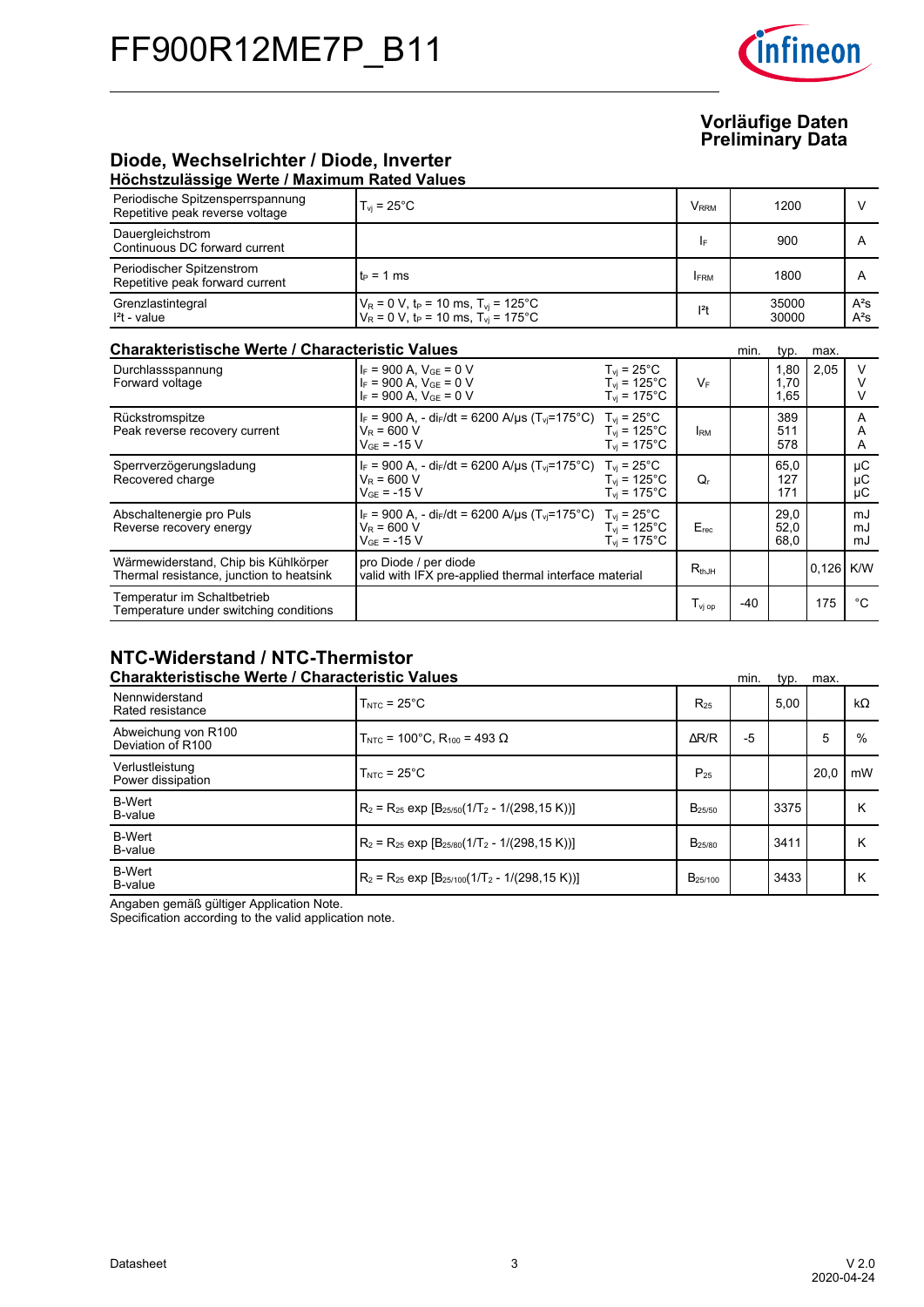# FF900R12ME7P\_B11



### **Vorläufige-Daten Preliminary-Data**

### **Modul-/-Module**

| Isolations-Prüfspannung<br>Isolation test voltage                                            | RMS. $f = 50$ Hz. $t = 1$ min                                                                                      | <b>V</b> <sub>ISOL</sub> |       | 3,4            |      | kV          |
|----------------------------------------------------------------------------------------------|--------------------------------------------------------------------------------------------------------------------|--------------------------|-------|----------------|------|-------------|
| Material Modulgrundplatte<br>Material of module baseplate                                    |                                                                                                                    |                          |       | Cu             |      |             |
| Innere Isolation<br>Internal isolation                                                       | Basisisolierung (Schutzklasse 1, EN61140)<br>basic insulation (class 1, IEC 61140)                                 |                          |       | $Al_2O_3$      |      |             |
| Kriechstrecke<br>Creepage distance                                                           | Kontakt - Kühlkörper / terminal to heatsink<br>Kontakt - Kontakt / terminal to terminal                            |                          |       | 15,0<br>13,0   |      | mm          |
| Luftstrecke<br>Clearance                                                                     | Kontakt - Kühlkörper / terminal to heatsink<br>Kontakt - Kontakt / terminal to terminal                            |                          |       | 12,5<br>10,0   |      | mm          |
| Vergleichszahl der Kriechwegbildung<br>Comperative tracking index                            |                                                                                                                    | CTI                      |       | > 200          |      |             |
| Relativer Temperaturindex (elektr.)<br>RTI Elec.                                             | Gehäuse<br>housing                                                                                                 | <b>RTI</b>               |       | 140            |      | $^{\circ}C$ |
|                                                                                              |                                                                                                                    |                          | min.  | typ.           | max. |             |
| Modulstreuinduktivität<br>Stray inductance module                                            |                                                                                                                    | $L_{\text{sCE}}$         |       | 20             |      | nH          |
| Modulleitungswiderstand, Anschlüsse -<br>Chip<br>Module lead resistance, terminals - chip    | $T_H$ = 25°C, pro Schalter / per switch                                                                            | $R_{CC'+EE'}$            |       | 0.80           |      | $m\Omega$   |
| Lagertemperatur<br>Storage temperature                                                       |                                                                                                                    | $T_{sta}$                | $-40$ |                | 125  | $^{\circ}C$ |
| Höchstzulässige<br>Bodenplattenbetriebstemperatur<br>Maximum baseplate operation temperature |                                                                                                                    | $T_{\tiny\text{BPMax}}$  |       |                | 125  | $^{\circ}C$ |
| Anzugsdrehmoment f. Modulmontage<br>Mounting torque for modul mounting                       | Schraube M5 - Montage gem. gültiger Applikationsschrift<br>Screw M5 - Mounting according to valid application note | M                        | 3,00  |                | 6,00 | Nm          |
| Anzugsdrehmoment f. elektr. Anschlüsse<br>Terminal connection torque                         | Schraube M6 - Montage gem. gültiger Applikationsschrift<br>Screw M6 - Mounting according to valid application note | M                        | 3.0   | $\overline{a}$ | 6,0  | <b>Nm</b>   |
| Gewicht<br>Weight                                                                            |                                                                                                                    | G                        |       | 345            |      | g           |

 $T_{\text{vjop}}$  > 150 °C ist nur im Überlastbetrieb zulässig. Detailierte Angaben sind AN 2018-14 zu entnehmen.

 $T_{\text{vjop}}$  > 150 °C is only allowed for operation at overload conditions. For detailed specifications please refer to AN 2018-14.

Lagerung und Transport von Modulen mit TIM => siehe AN2012-07

Storage and shipment of modules with TIM => see AN2012-07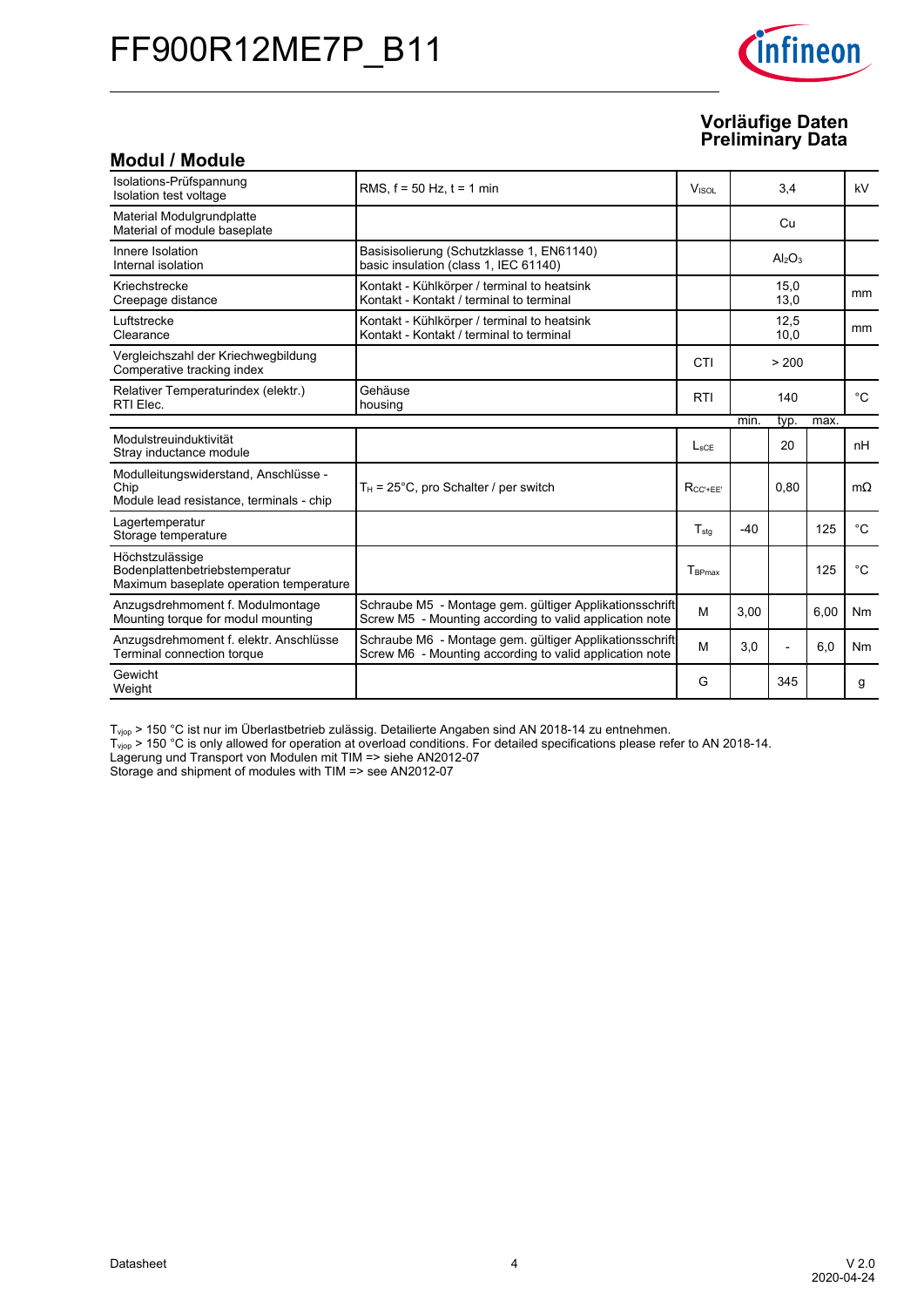

 $\rm V_{GE}$  = 15 V  $\rm V_{CE}$  [V] <u>ड</u> <sub>900</sub> 0,0 0,5 1,0 1,5 2,0 2,5 3,0  $0 + 0$ <br>0,0 300 600 1200 1500 1800  $T_{\text{vj}}$  = 25 $^{\circ}$ C T<sub>vj</sub> = 125°C<br>T<sub>vj</sub> = 175°C

**Übertragungscharakteristik-IGBT,Wechselrichter-(typisch) transfer-characteristic-IGBT,Inverter-(typical)**  $I_{C}$  = f (V<sub>GE</sub>)  $V_{CE}$  = 20 V



**Ausgangskennlinienfeld-IGBT,Wechselrichter-(typisch) output-characteristic-IGBT,Inverter-(typical)**  $I_{C} = f(V_{CE})$  $T_{\rm vj}$  = 175°C



**Schaltverluste-IGBT,Wechselrichter-(typisch) switching-losses-IGBT,Inverter-(typical)**  $E_{on}$  = f (l<sub>C</sub>),  $E_{off}$  = f (l<sub>C</sub>)

 $V_{GE}$  = ±15 V, R<sub>Gon</sub> = 0.51 Ω, R<sub>Goff</sub> = 0.51 Ω, V<sub>CE</sub> = 600 V



**Ausgangskennlinie-IGBT,Wechselrichter-(typisch) output-characteristic-IGBT,Inverter-(typical)**  $I_{C}$  = f (V<sub>CE</sub>)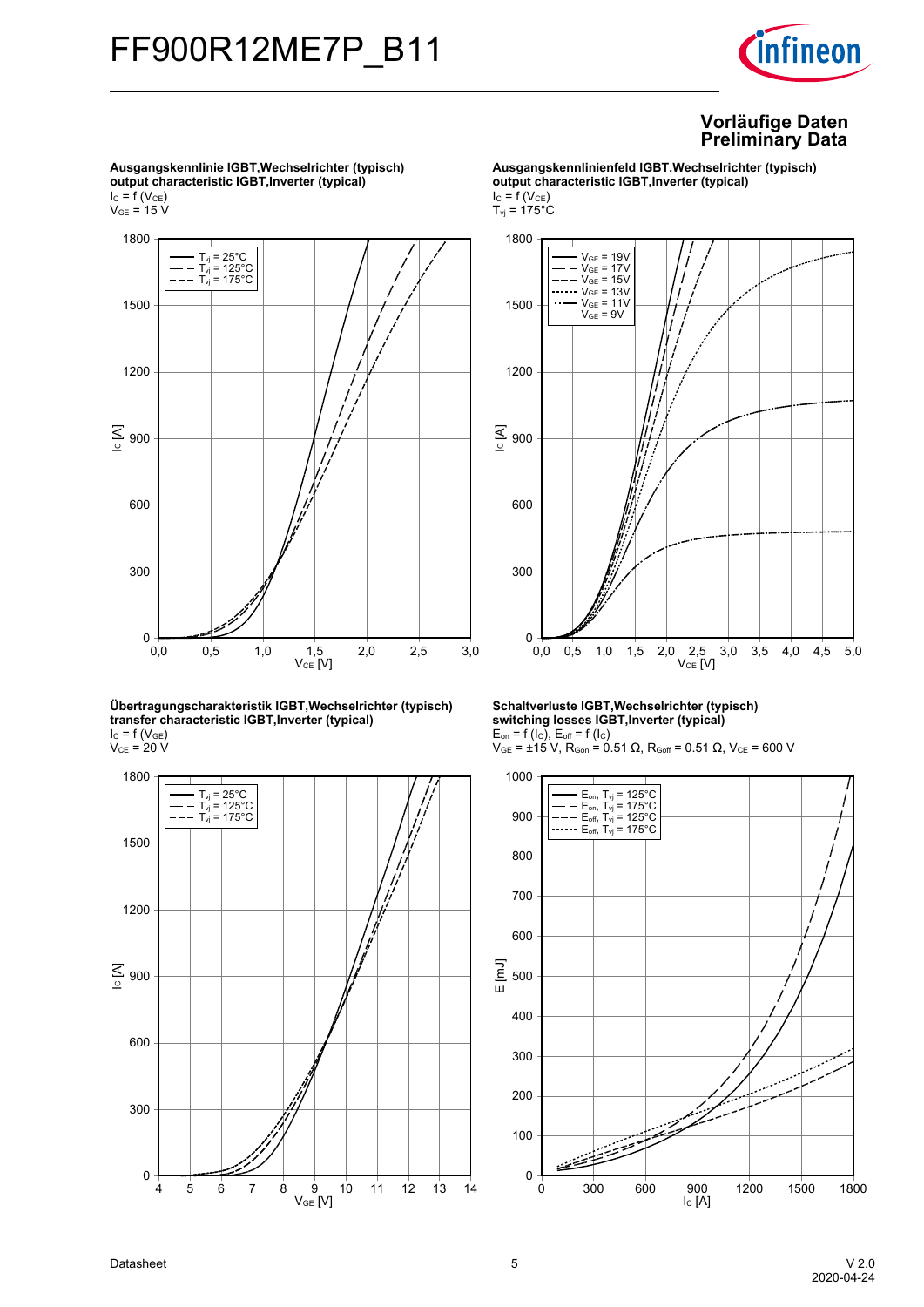

**Schaltverluste-IGBT,Wechselrichter-(typisch) switching-losses-IGBT,Inverter-(typical)**  $E_{on}$  = f ( $R_G$ ),  $E_{off}$  = f ( $R_G$ )



**Schaltzeiten-IGBT,Wechselrichter-(typisch) switching-times-IGBT,Inverter-(typical)**  $t_{\text{don}}$  = f (R<sub>G</sub>),  $t_r$  = f (R<sub>G</sub>),  $t_{\text{doff}}$  = f (R<sub>G</sub>),  $t_f$  = f (R<sub>G</sub>)  $V_{GE}$  =  $\pm$ 15 V, I<sub>C</sub> = 900 A, V<sub>CE</sub> = 600 V



**Schaltzeiten IGBT, Wechselrichter (typisch) switching-times-IGBT,Inverter-(typical)**  $t_{\text{don}} = f(l_{\text{C}}), t_{\text{r}} = f(l_{\text{C}}), t_{\text{doff}} = f(l_{\text{C}}), t_{\text{f}} = f(l_{\text{C}})$ 

 $V_{GE}$  = ±15 V, R<sub>Gon</sub> = 0.51 Ω, R<sub>Goff</sub> = 0.51 Ω, V<sub>CE</sub> = 600 V



**dv/dt-IGBT,Wechselrichter-(typisch) dv/dt-IGBT,Inverter-(typical)**  $dv/dt = f(R_G)$ 

 $V_{GE}$  = ±15 V, I<sub>c</sub> = 900 A, V<sub>CE</sub> = 600 V, T<sub>vj</sub> = 25°C

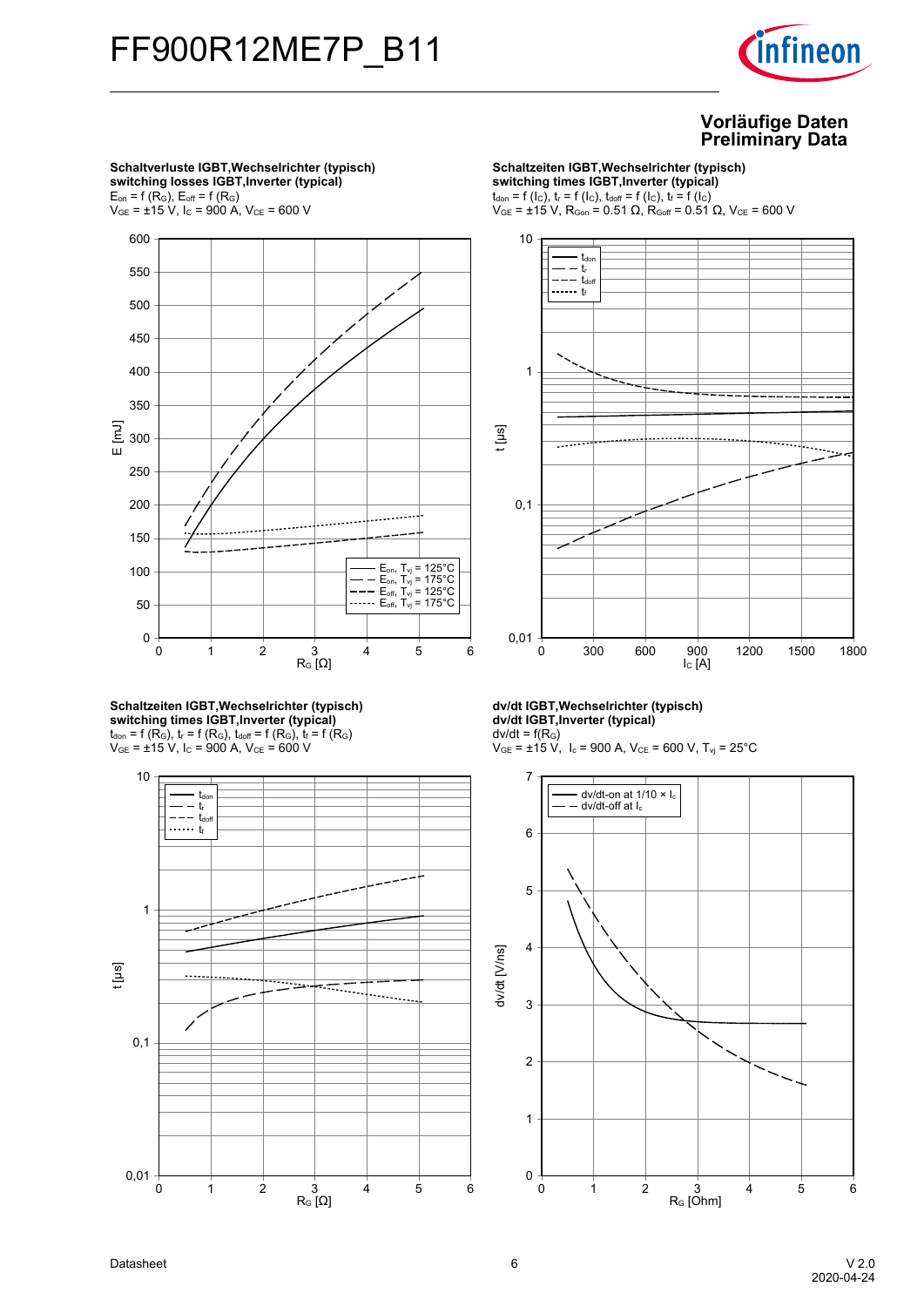## FF900R12ME7P\_B11



#### **Vorläufige-Daten Preliminary-Data**

**Transienter-Wärmewiderstand-IGBT,Wechselrichtertransient thermal impedance IGBT, Inverter**  $Z_{thJH}$  = f (t)



**Kapazitäts-Charakteristik-IGBT,Wechselrichter-(typisch) capacity-characteristic-IGBT,Inverter-(typical)**  $C = f(V_{CE})$ 

 $V_{GE}$  = 0 V,  $T_{vj}$  = 25°C, f = 100kHz



**Sicherer-Rückwärts-Arbeitsbereich-IGBT,Wechselrichter (RBSOA)**

**reverse-bias-safe-operating-area-IGBT,Inverter-(RBSOA)**  $I_{C} = f(V_{CE})$ 

 $V_{GE}$  = ±15 V, R<sub>Goff</sub> = 0.51 Ω, T<sub>vj</sub> = 175°C



**Gateladungs-Charakteristik-IGBT,Wechselrichter-(typisch) gate-charge-characteristic-IGBT,Inverter-(typical)**  $V_{GE} = f(Q_G)$  $I_c = 900$  A,  $T_{vj} = 25^{\circ}$ C



Datasheet 7 V-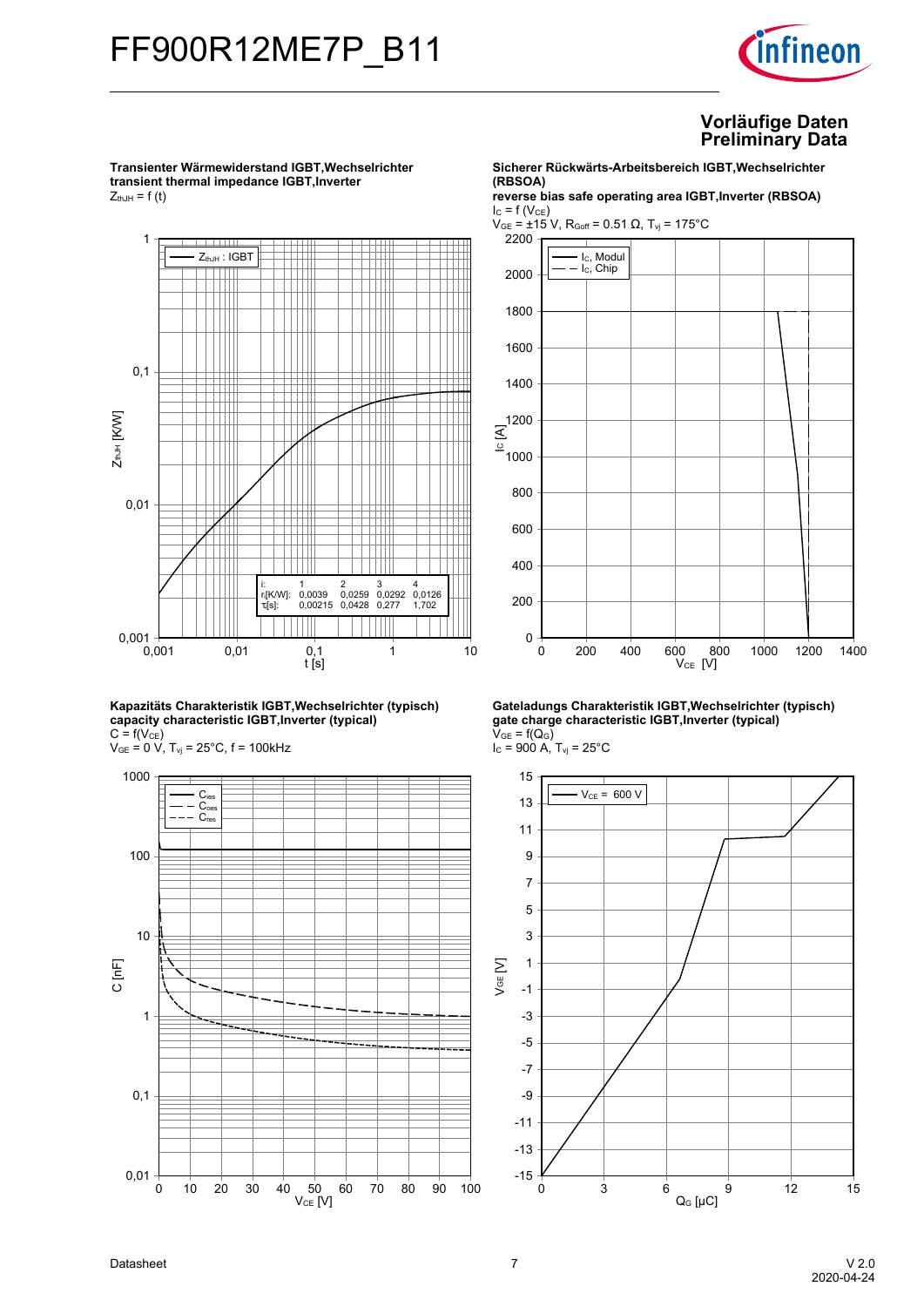

**Durchlasskennlinie-der-Diode,-Wechselrichter-(typisch) forward-characteristic-of-Diode,-Inverter-(typical)**  $I_F = f(V_F)$ 1800



**Schaltverluste-Diode,-Wechselrichter-(typisch) switching-losses-Diode,-Inverter-(typical)**  $E_{rec}$  = f (R<sub>G</sub>)  $I_F$  = 900 A,  $V_{CE}$  = 600 V



**Schaltverluste-Diode,-Wechselrichter-(typisch) switching-losses-Diode,-Inverter-(typical)**  $E_{rec}$  = f ( $I_F$ )  $R_{Gen}$  = 0.51 Ω,  $V_{CE}$  = 600 V



**Transienter-Wärmewiderstand-Diode,-Wechselrichter transient thermal impedance Diode, Inverter**  $Z_{thJH}$  = f (t)

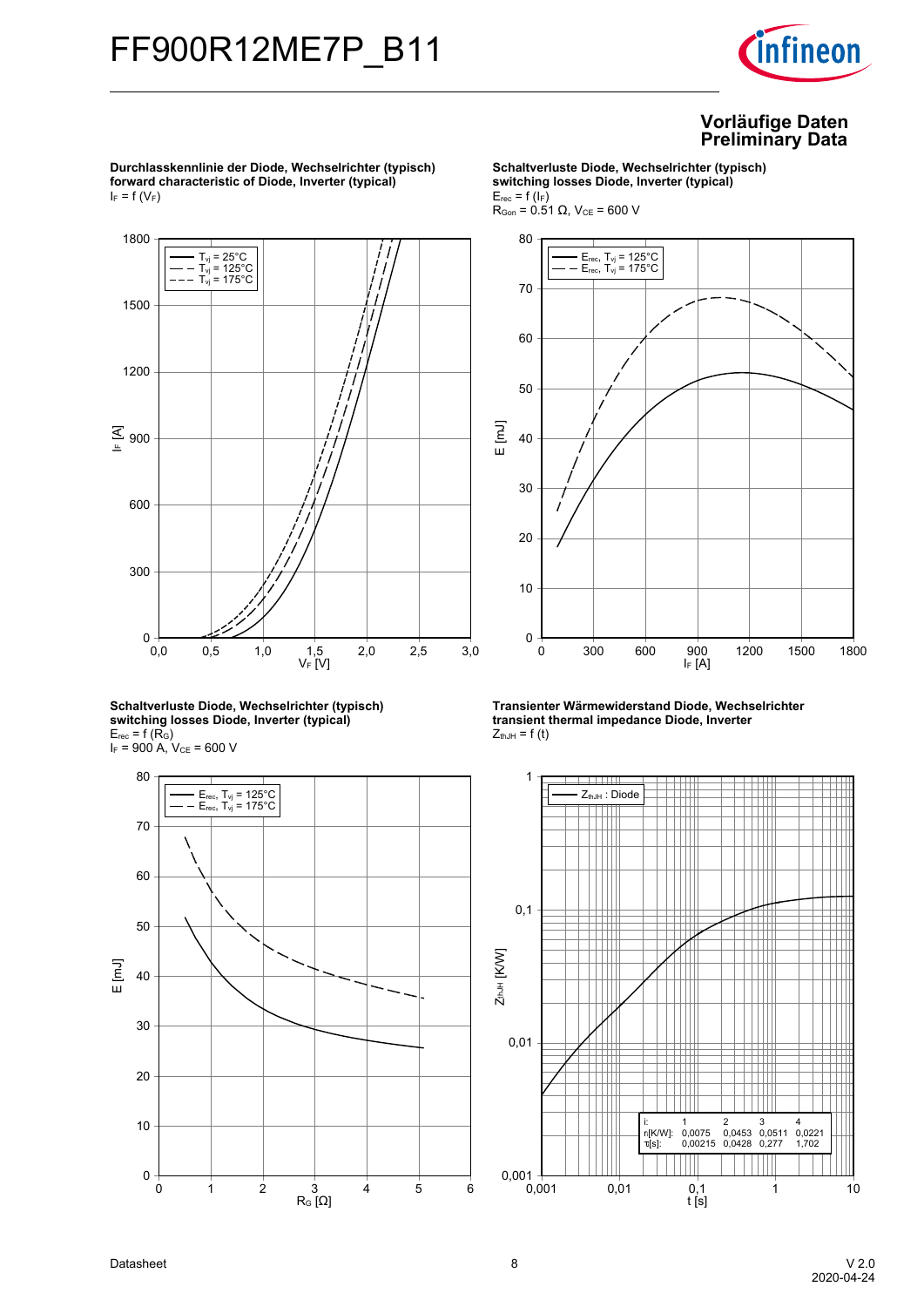# FF900R12ME7P\_B11



#### **Vorläufige-Daten Preliminary-Data**

**NTC-Widerstand-Temperaturkennlinie-(typisch) NTC-Thermistor-temperature-characteristic-(typical)**  $R = f(T_{NTC})$ 

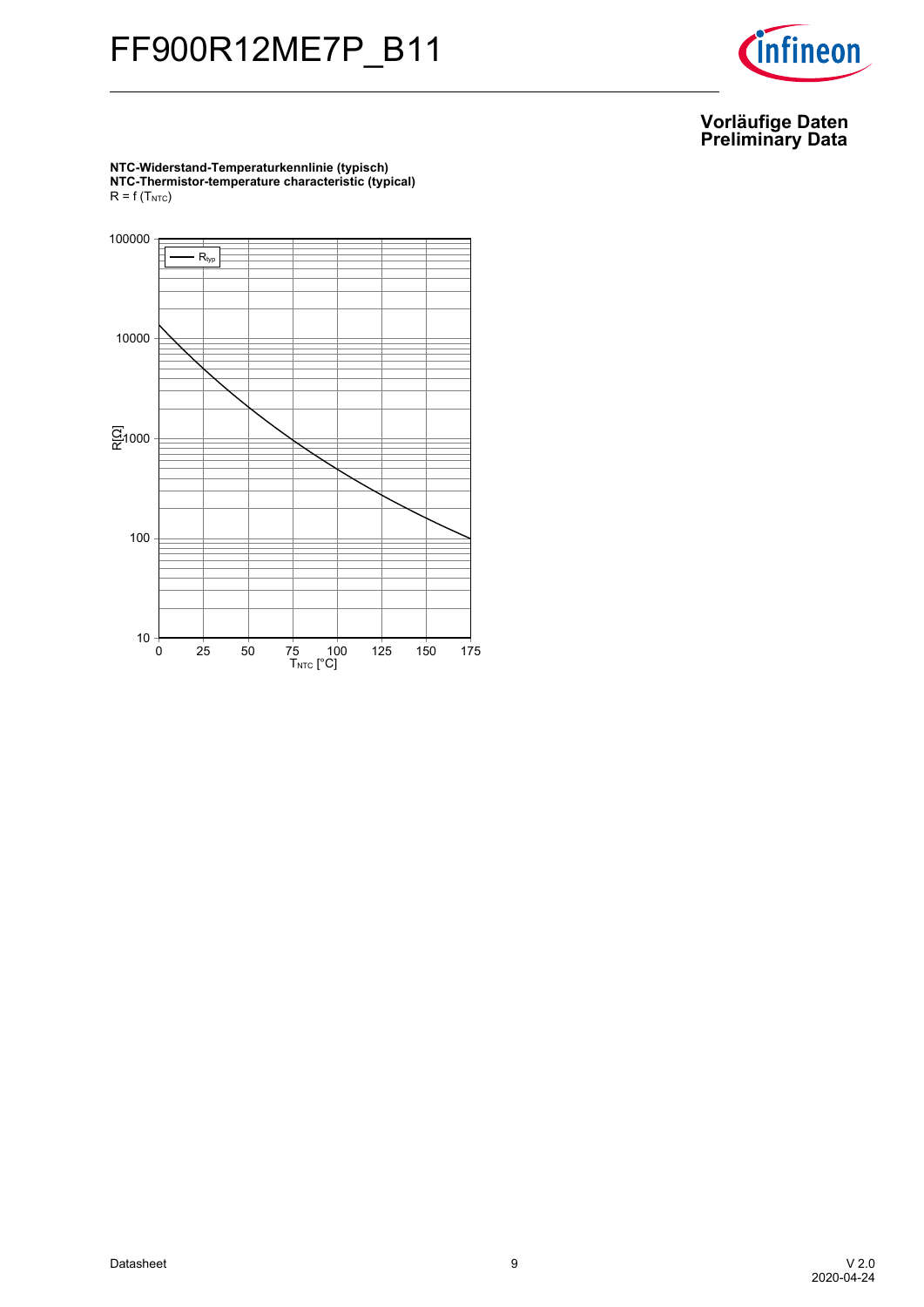

## **Data Schaltplan-/-Circuit-diagram**



Gehäuseabmessungen / Package outlines





- PCB: Durchmesser des metallisierten Loches



restricted area for Thermal Interface Material